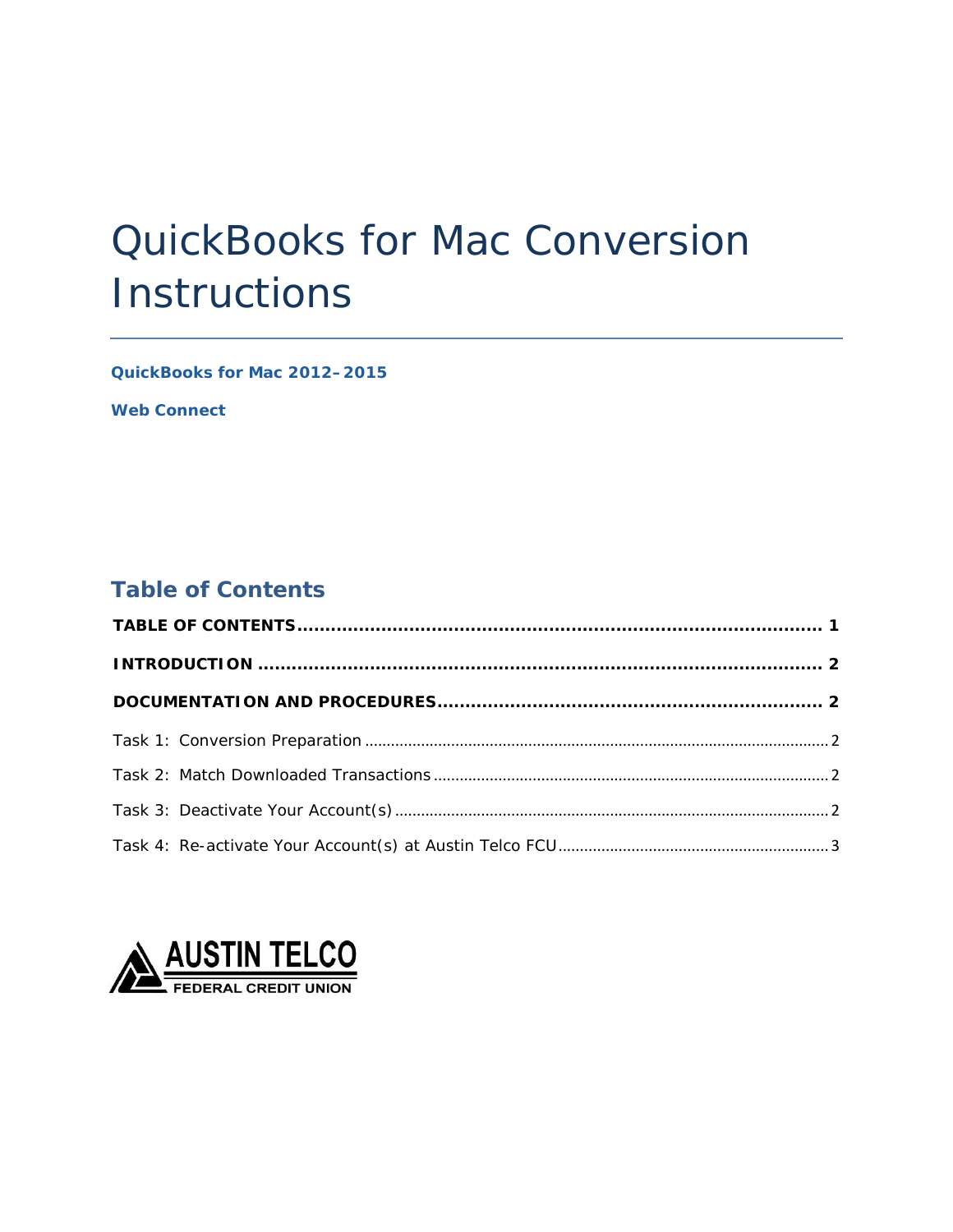# <span id="page-1-0"></span>**Introduction**

 As *Austin Telco FCU* completes its system conversion, you will need to modify your QuickBooks settings to ensure the smooth transition of your data. To complete these instructions, you will need your Username and password for *Austin Telco FCU* Online Banking.

#### **NOTE:** For QuickBooks Web Connect accounts, use the same Username and Password as your financial institution website. For Direct Connect, the login credentials may be different. Please contact your financial institution to verify your Direct Connect login information.

 It is important that you perform the following instructions exactly as described and in the order presented. If you do not, your service may stop functioning properly. This conversion should take 15–30 minutes.

 **NOTE:** This update is time sensitive and can be completed on or after 3/10/15.

## <span id="page-1-2"></span><span id="page-1-1"></span>**Documentation and Procedures**

## **Task 1: Conversion Preparation**

- 1. Backup your data file. For instructions to back up your data file, choose the **Help** menu and use the Search bar available at the top**.** Search for **Back Up**  and follow the instructions on screen. The first time you do a backup, QuickBooks will guide you through setting backup preferences.
- 2. Download the latest QuickBooks Update. For instructions to download an update, choose **Help** menu and use the Search bar available at the top. Search for **Update QuickBooks**, select **Check for QuickBooks Updates** and follow the instructions.

## <span id="page-1-3"></span>**Task 2: Match Downloaded Transactions**

 If new transactions were received from your connection, accept all new transactions into the appropriate registers.

 If you need assistance matching transactions, choose the **Help** menu and use the Search bar available at the top. Search for **Updating Your Register**, select the article with that name and follow the instructions.

## <span id="page-1-4"></span> **Task 3: Deactivate Your Account(s)**

**IMPORTANT:** All transactions must be matched or added to the register prior to the deactivating of your account(s).

- 1. Choose **Lists** menu > **Chart of Accounts**.
- 2. Select the account you want to deactivate.
- 3. Choose **Edit** menu > **Edit Account**.
- 4. In the **Edit Account** window, click the **Online Settings** button.